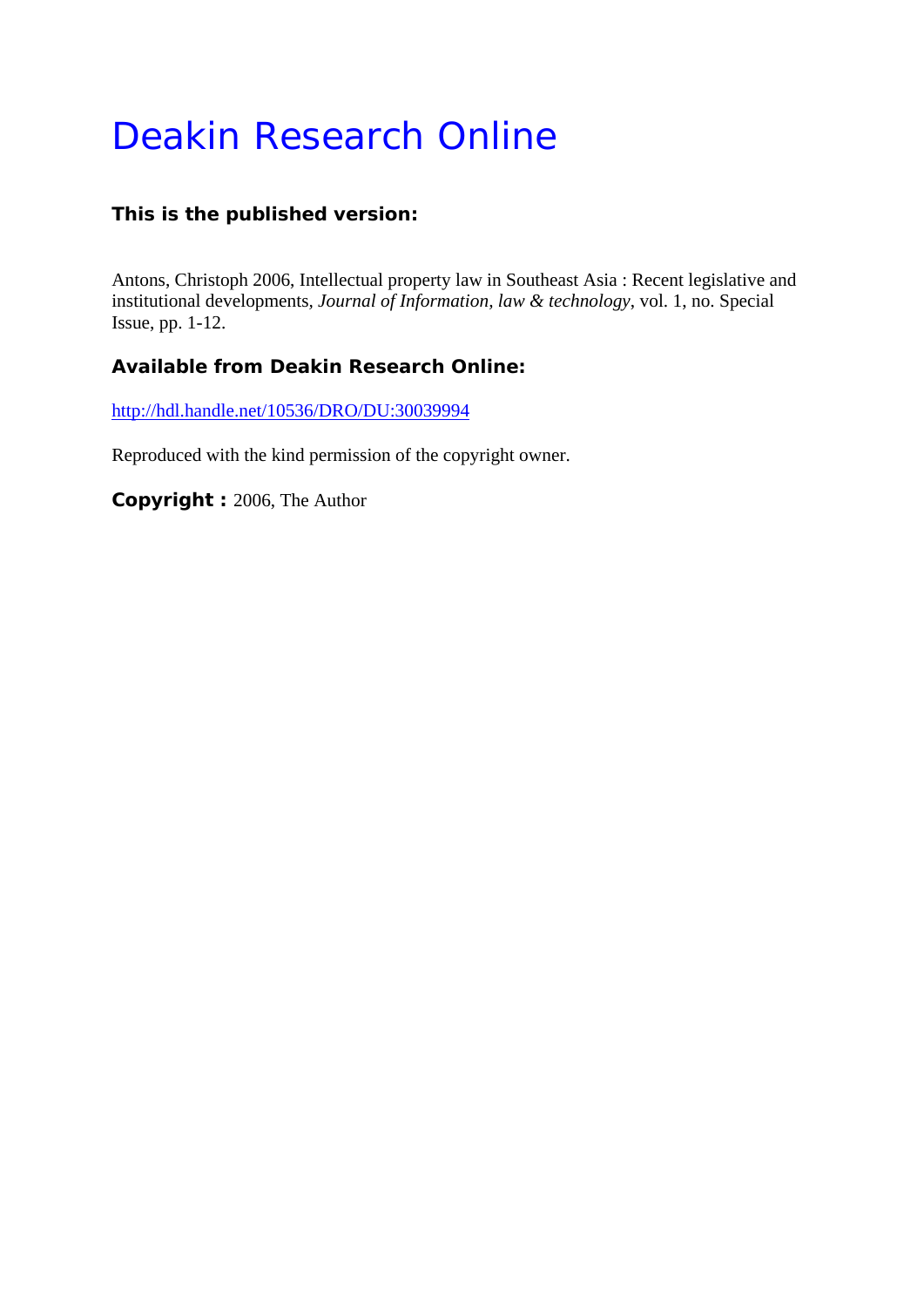# **Intellectual Property Law in Southeast Asia: recent**  legislative and institutional developments<sup>1</sup>

#### **By Christoph Antons<sup>2</sup>**

## **Abstract**

Over the last few decades, countries belonging to the Association of Southeast Asian Nations (ASEAN) all had to revise their intellectual property systems. These revisions resulted at first from bilateral pressure of major trading partners such as the US and EU, then from the WTO-TRIPS Agreement and more recently from bilateral Free Trade Agreements. To observe the IP developments in ASEAN over this period is interesting, because this group of countries covers developed (Singapore), developing as well as least developed countries. All countries had to reform their outdated laws from the colonial era in very short time. However, in comparison to the early 1980s, important differences with regards to intellectual property policies have emerged in recent years.

This article will briefly sketch the developments in individual ASEAN countries and after that examine some broader trends in law making, IP administration, enforcement and the court system. It concludes that the ASEAN enlargement process has created a very diverse picture with regards to IP. With the fast pace of the legislative development, countries have been struggling to keep up with the creation of the institutional and administrative framework. Progress in the ASEAN harmonisation process has been limited. Statistics indicate that some of the new laws have been reasonably well received at the domestic level, while the patent sector remains foreign dominated.

# **1. Introduction**

Developments in intellectual property law in ASEAN countries have attracted less attention over the last two decades than those of their more powerful and commercially attractive neighbours China, Japan and India. This is in spite of a rather long history of intellectual property principles in the region resulting from colonisation. The first intellectual property decree in the Philippines, for example, was introduced by the Spanish colonial power as early as 1833. Today, the region offers interesting insights into the relationship between intellectual property law and various stages of economic development. In spite of the Asian crisis of 1997, some ASEAN countries are undertaking serious efforts to establish themselves as players in the intellectual property field rather than remaining mere recipients of principles and policies developed elsewhere. This paper is intended as a follow up to a survey article written for the European Intellectual Property Review in the early  $1990s<sup>3</sup>$ . It will present most recent legislative developments in intellectual property law and the difficulties in creating an institutional framework for the new laws. Some broader trends visible in the region will be identified towards the end of the paper.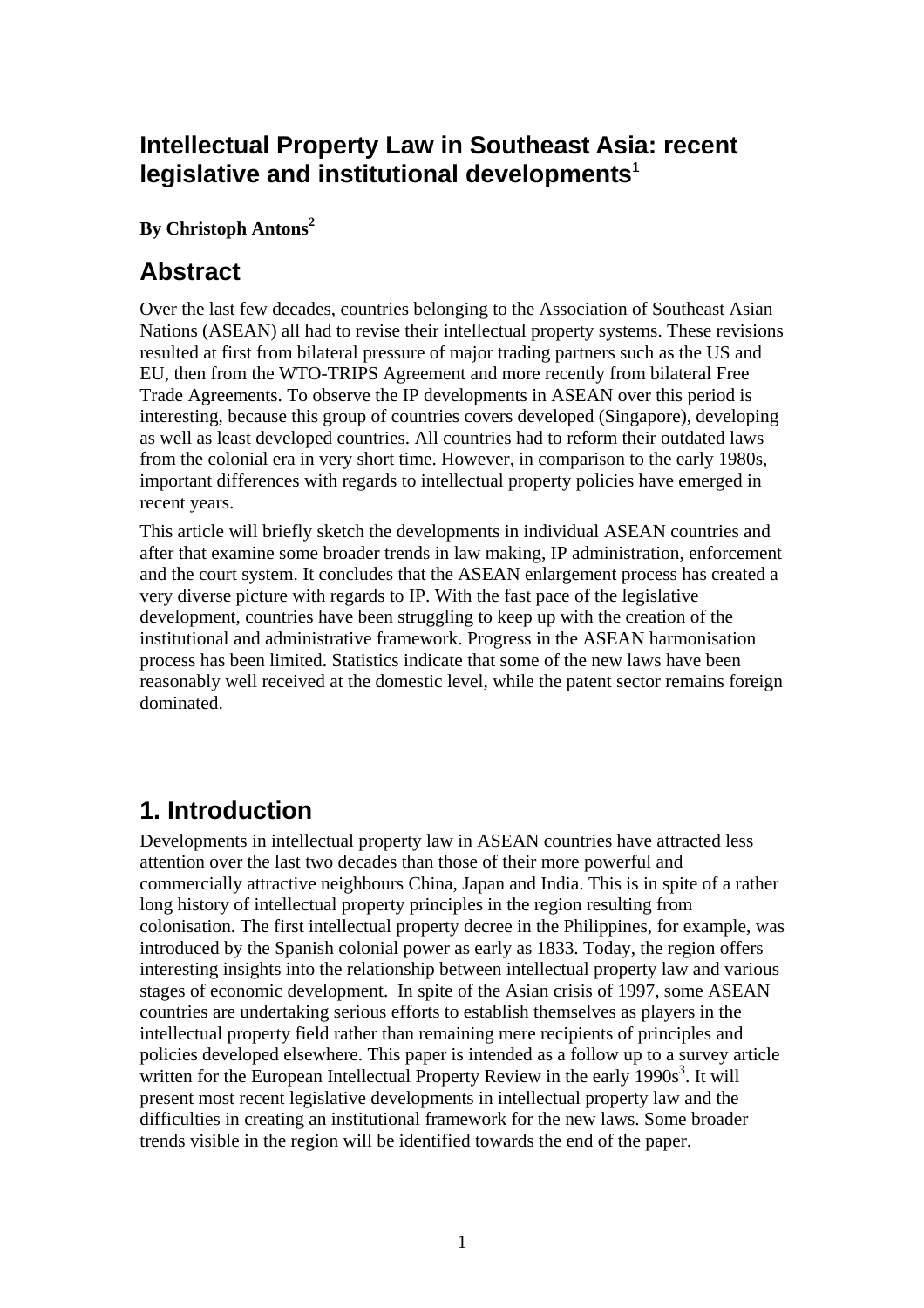# **2. Two Decades of Change**

Several features have contributed to the rapid change in the ASEAN intellectual property landscape of the past few years. First, ASEAN was still much smaller in the early 1990s than it is now. Vietnam, Cambodia, Laos and Myanmar were not yet members. Since the enlargement of the mid-1990s, ASEAN has become a two-tier, less politically and economically unified organisation and it has become common to speak of the "old ASEAN six" (Indonesia, Malaysia, the Philippines, Thailand, Singapore and Brunei) and the "new ASEAN four"<sup>4</sup>. The enlargement can be seen as one of the reasons that attempts to harmonise intellectual property laws within ASEAN have been difficult and not made as much progress as some would have hoped for. The harmonisation attempts will be discussed further at the end of this paper.

Secondly, it is interesting to observe that some countries that had only a very basic legislation in the late 1980s have made significant progress in establishing an intellectual property system (for example Singapore and Malaysia) whereas others that had a more complete set of intellectual property laws have slowed down somewhat. Finally, the various intellectual property systems of ASEAN countries looked more similar to each other in 1990 than they do now. In the late 1980s and early 1990s, all countries that were members of ASEAN at the time had come under simultaneous pressures of the United States and European Union to introduce modern intellectual property systems and to reform their colonial legislation. As a result, all countries in the early 1990s were struggling with similar problems to implement intellectual property laws quickly. Today, ASEAN countries are at quite different levels of intellectual property development and a country such as Singapore faces very different issues and problems than, for example, Laos and Cambodia. Apart from the ASEAN enlargement, the more diverse ASEAN intellectual property landscape of recent years has of course also to do with the TRIPS Agreement and the reaction of various countries to it and more recently with the Free Trade Agreements concluded by the US and others with countries of the region, which have targeted those economies that are regarded as more successful.

# **3. Legislative and institutional reforms in individual countries**

In this part, a brief outline of the major changes in national intellectual property systems of the region will follow. Until the second half of the 1980s, **Singapore** had no intellectual property system of its own and it relied on the re-registration of intellectual property rights protected in the UK. It established a set of intellectual property laws between 1987 and 2000 comprising copyright, trade mark and design  $\frac{1}{2}$  acts and an act protecting the layout-designs of integrated circuits<sup>5</sup>. Different from other countries in the region, but perhaps typically for Singapore, the country has also managed to enforce the new rights effectively. Intellectual property law is now an important part of legal education and an IP Academy for research and training has been founded to assist with this task and to provide further training for the profession, the IP administration and interested members of the public. Singapore has ambitious plans in a number of areas that require intellectual property protection, in particular in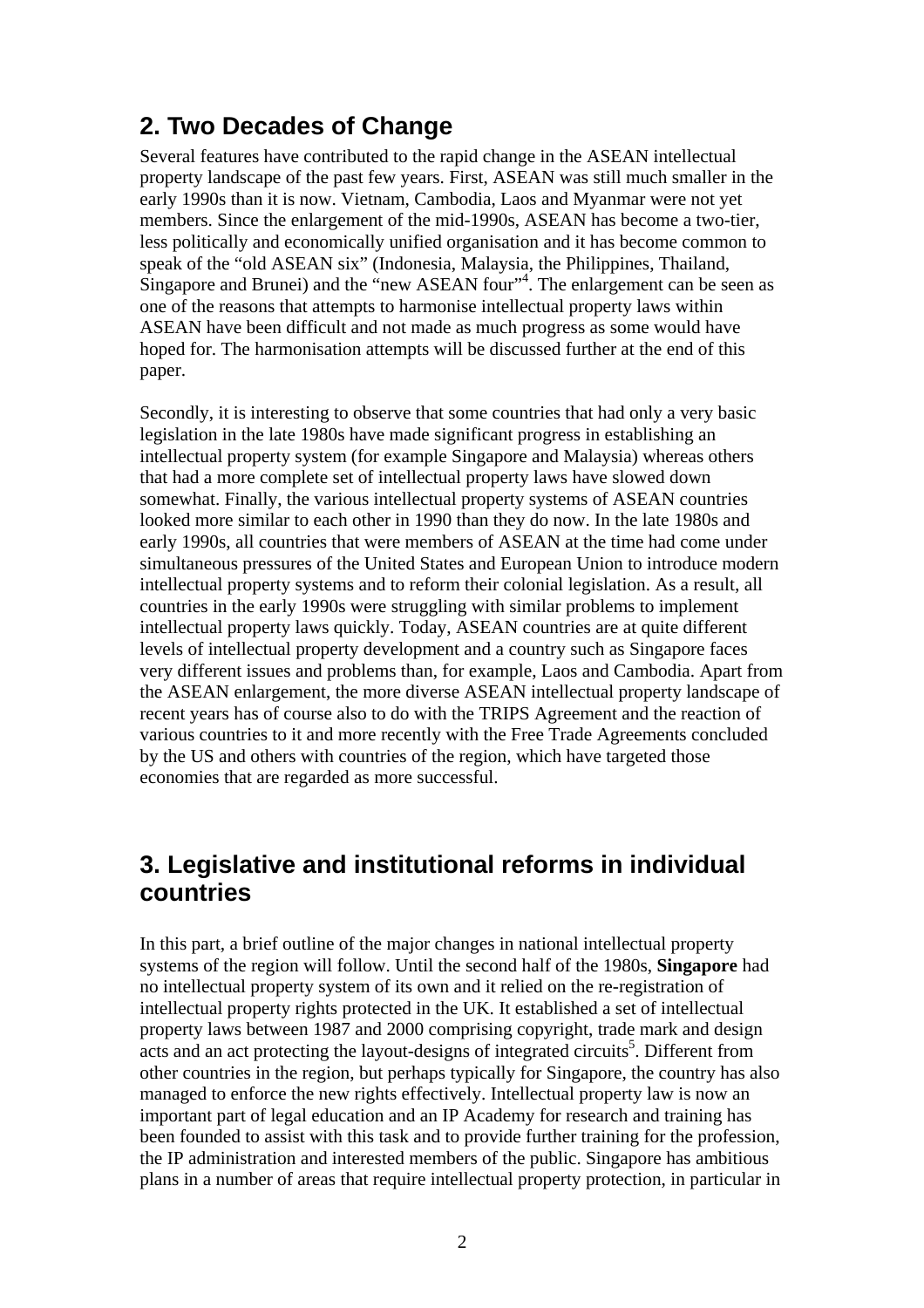the field of biotechnology. $<sup>6</sup>$  In this context, it is important to note that Singapore does</sup> not make use of the exception in Article 27.3(b) of the TRIPS Agreement that allows member states to exclude from patentability plants and animals other than microorganisms and essentially biological processes for the production of plants or animals other than non-biological and microbiological processes. According to Ng-Loy<sup>7</sup>, the Select Committee scrutinising the Patents Bill reasoned that Patent Protection for plant and non-human animal varieties was necessary to encourage research and investment into horticulture, agriculture and biodiversity in Singapore. While under the terms of the Singapore-US FTA, Singapore was required to join the UPOV Convention, it is no longer allowed to use the exception of Article 27.3(b) of the TRIPS Agreement.<sup>8</sup> The country has meanwhile joined UPOV in July 2004.<sup>9</sup>

The legislation in **Malaysia** is also complete and largely TRIPS compliant<sup>10</sup>. The intellectual property administration in the country has improved considerably since the IP Office has been incorporated as a body corporate and a statutory body in 2003.11 The new form of organisation gives the Malaysian Intellectual Property Office (MyIPO) more freedom to regulate its own affairs with regards to its employees and the use of its funds<sup>12</sup>, although the office remains under the directions and supervision of the Minister of Domestic Trade and Consumer Affairs<sup>13</sup>. Problems remain in the enforcement sector and with the judiciary. Statistics show that the Malaysian courts are overloaded and backlogged<sup>14</sup>. As in other countries of the region, discussions are underway to form a specialised intellectual property court to solve this problem. And while serious efforts have been made to improve the enforcement of intellectual property rights, Malaysia is still struggling with its reputation as the world's most significant producer/exporter of pirated optical disk entertainment software<sup>15</sup>. Malaysia has strong ambitions in the fields of information technology and biotechnology. The multimedia super corridor in Cyberjaya on the outskirts of Kuala Lumpur, which provides favourable conditions and tax advantages for IT companies, is well known. The legal framework for the further development of the IT sector improved at the end of the 1990s with the enactment of the Digital Signature Act, the Computer Crimes Act and the Telemedicine Act, all of 1997, the Communications and Multimedia Act of 1998, and various amendments to the Copyright Act.<sup>16</sup> The latest mega project of the government is BioValley Malaysia, a similar project to Cyberjaya in the field of biotechnology, which is supposed to become operative in 2006. This follows the establishment of a National Biotechnology Directorate (BIOTEK) under the Ministry of Science, Technology and Environment (MOSTE), which in turn was followed by the establishment of Biotechnology Cooperative Centers (BCC).<sup>17</sup>

**The Philippines** is the country with the longest tradition of intellectual property protection in the region, reaching back to decrees introduced by the Spanish colonial power in the early  $19<sup>th</sup>$  century<sup>18</sup>. After a period of IP protection via Presidential decrees during the Marcos regime, the Philippines was the first country in Southeast Asia to adopt a comprehensive intellectual property code following WIPO models in 1995. The Code covers patents, utility models, trade marks and geographical indications, copyright, industrial designs, layout designs of integrated circuits and undisclosed information. There is separate legislation providing for plant variety protection since 2002.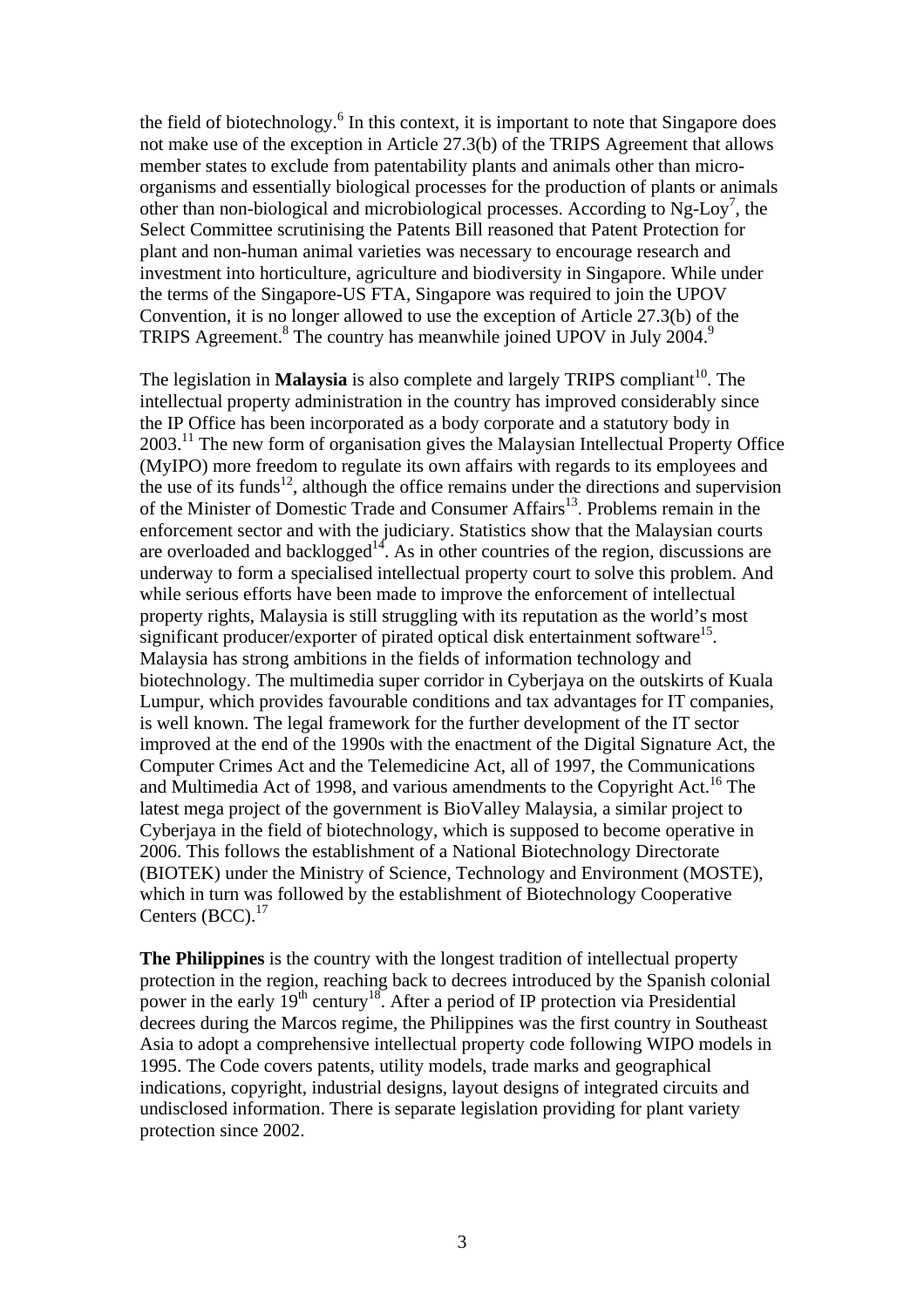**Thailand** is a country where intellectual property has generated much controversy. In the late 1980s, the debate about controversial changes to the Copyright Act to strengthen the position of rights holders even led to a dissolution of parliament and the calling of new elections<sup>19</sup>. The discussion subsequently shifted to patents and pharmaceuticals during the 1990s. In view of the AIDS crisis in Thailand, the government was much criticised for failing to use existing compulsory licensing mechanisms for pharmaceuticals because it feared a negative impact on foreign investment<sup>20</sup>. More recently, Thailand has made headlines by establishing the region's first specialised court for intellectual property and international trade law in  $1996^{21}$ . Interestingly, and as a significant diversion from the country's civil law tradition, the court has been allowed to draft its own rules of court rather than to effect changes through an amendment of the civil and criminal procedural codes. Classical common law remedies such as Anton Piller orders and interlocutory injunctions drafted along the lines of the *American Cyanamid* decision of the House of Lords in the UK have been added to the repertoire of the court. The court is not completely specialised on intellectual property matters, because it has also been given responsibility for international trade law to counter initial fears that it would not generate a sufficient workload. Statistics show that this fear was unfounded. The workload of the court almost doubled between 2000 and 2004, although the majority of the intellectual property cases were criminal cases rather than civil suits. $^{22}$ 

**Indonesia** completed the main parts of its intellectual property legislation during the 1990s and introduced a complete new set of laws between 2000 and 2002 to become TRIPS compliant<sup>23</sup>. As so many other areas of law, intellectual property development has also been affected by the political and economic upheavals the country has been going through since the late 1990s. On the one hand, piracy rates have been on the rise again due to increased poverty and the ease with which money can be made from pirated products. On the other hand, the greater political openness and diversity has also meant that the task force approach of the past, where intellectual property reforms could be pushed through easily without worrying about opposition, is no longer as easy. As in the past, the implementation of the laws remains to be hindered by a large number of implementing decrees that often take years to be issued  $24$ . Political liberalisation in Indonesia has also meant decentralisation and the transfer of greater decision making powers to the provinces and districts. These reforms have also had some effect in the intellectual property field. The government has finally introduced the long promised branch agencies of the intellectual property office by authorising local branch offices of the Ministry of Justice to receive applications for the registration of intellectual property rights. Available since 2001, the submission of applications at such branch offices has been particularly popular with trade mark  $owners<sup>25</sup>$ .

With the most recent changes to the Indonesian intellectual property legislation, intellectual property cases dealing with patents, copyright, trade marks, industrial designs and the layout designs of integrated circuits are now being decided at first instance by the Commercial Courts and no longer by the District Courts. The District Courts remain responsible, however, for criminal cases, plant varieties, trade secrets and for border control measures under Law No. 10 of 1995 on Customs Matters. The Commercial Courts are not completely specialised on intellectual property matters, but they cover also bankruptcy cases. In fact, they were created as an emergency measure in the immediate aftermath of the Asian Crisis to deal with a wave of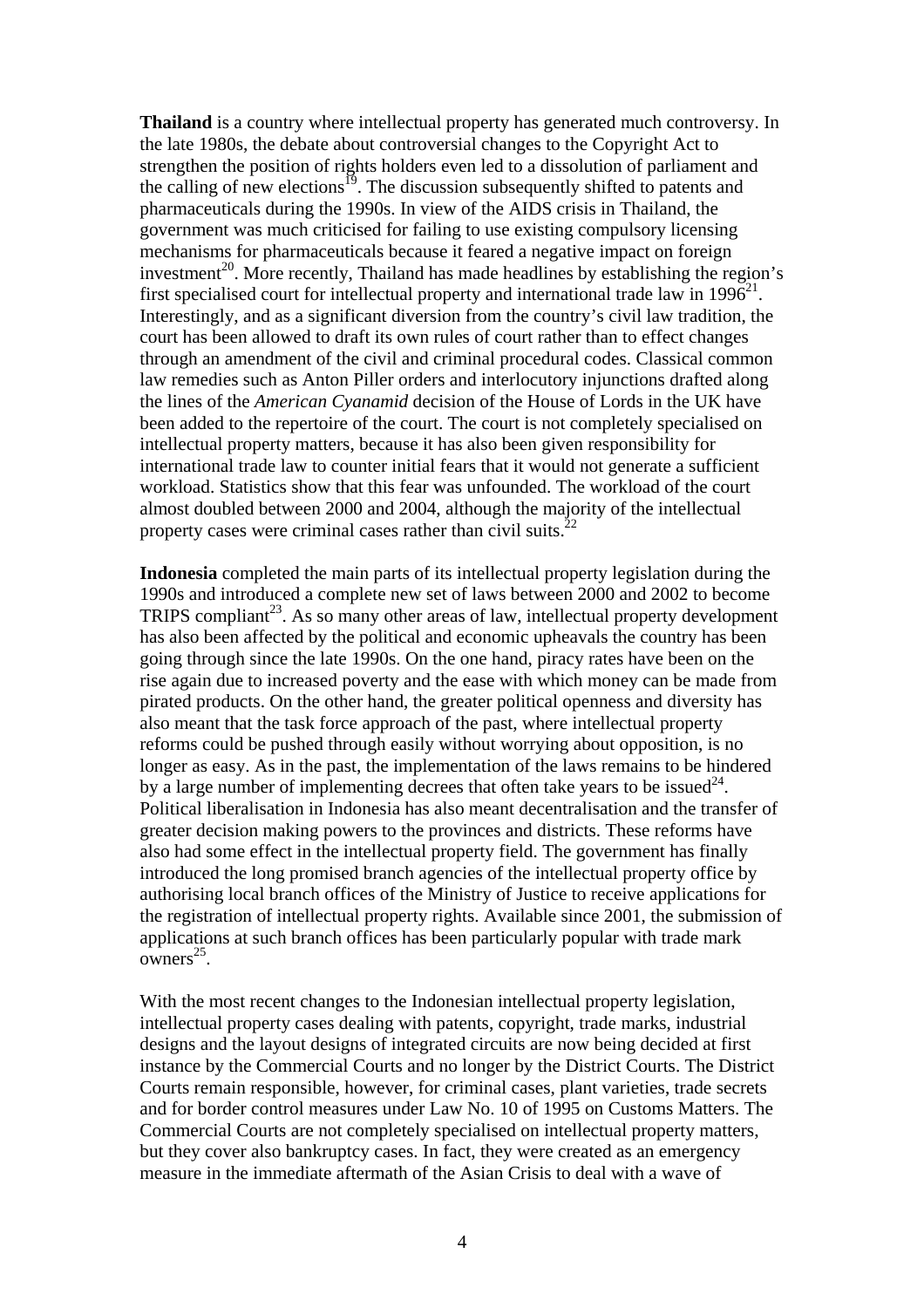bankruptcies. At the time, the old colonial Bankruptcy Regulation was amended and a new Commercial Court under the supervision of the Supreme Court established. Intitially, the court dealt with bankruptcy cases only, but Article 280(2) of the amended Regulation authorised the government to extend the jurisdiction of the new Court to other areas of commercial law. The new intellectual property laws enacted between 2000 and 2002 made use of this opportunity. After the first Commercial Court had been established at the District Court of Central Jakarta, four further Commercial Courts were established by Presidential Decree in Surabaya, Semarang, Medan and Ujung Pandang.<sup>26</sup>

The Commercial Courts have received mixed reviews in the media for their decisions, in particular in bankruptcy cases<sup>27</sup> and to a much lesser extent in intellectual property  $cases<sup>28</sup>$ . Overall, however, and in particular in the early years of the court's existence, IP practitioners in Jakarta were reasonably content with its performance. Some indication of the performance of the court can be gleaned from case collections of intellectual property decisions of the Central Jakarta Commercial Court, which have been published by commercial publisher PT Tatanusa.<sup>29</sup> With a few notable exceptions, the court decisions were largely consistent and certainly much speedier than in previous years<sup>30</sup>. There is a similar development regarding appeal cases at the Supreme Court level. Here, cases in the past took many years to reach a decision<sup>31</sup>, whereas now they take on average four to five months.<sup>3</sup>

**Brunei** as the last of the "old ASEAN six" is a small and oil-rich country and obviously not a major player in intellectual property matters at this stage. It replaced the colonial laws providing for local re-registration of UK rights during 1999 and 2000 with a new Trade Marks Act and with Orders on Patents, Copyright, Industrial Designs and Layout-Designs of Integrated Circuits.

If we then turn from the more developed ASEAN Six to the new members of the ASEAN Four, the picture is more similar to that presented by some of the old ASEAN members some fifteen years ago. **Vietnam** has the most advanced system of the newcomers. It began to move away from socialist style inventor certificates in 1995, when it took the unusual step of incorporating a framework legislation on intellectual property rights into its new Civil Code. Part 6 of the Civil Code has chapters on copyright, industrial property and on technology transfer. However, the legislation is really a skeletal framework only. For details, one has to look further to a large number of implementing decrees. The decrees are not always consistent, sometimes they contradict each other and at other times they overlap leading to uncertainties in the application of the law. Therefore, the government has prepared a comprehensive legislation in the form of an intellectual property code. The Vietnamese National Assembly passed the new Intellectual Property Law at the end of 2005 and it will come into force in July 2006<sup>33</sup>. Vietnam also acceded to the Berne Convention at the end of 2004, thereby completing the international protection of intellectual property rights in the country.

The scope of the new legislation is extraordinarily wide<sup>34</sup>. In 261 articles, it covers not only the classical areas of intellectual property such as copyright (Part Two of the Law), trade marks, industrial designs and patents, but also business secrets and plant varieties. While plant variety protection is outlined in a separate part, perhaps one of the most difficult parts of the law is Part Three, which deals with all "industrial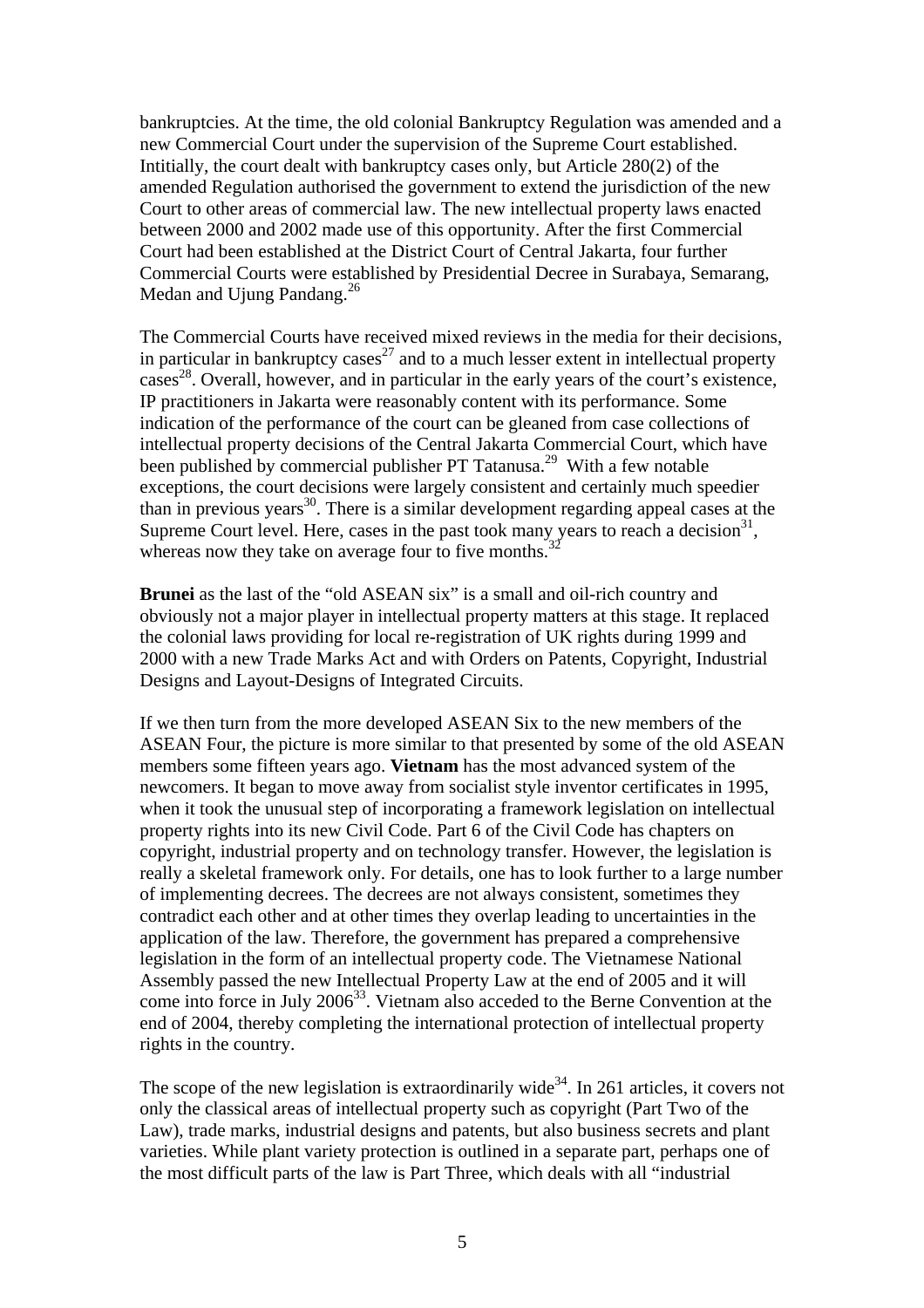property rights" together. In the process, the discussion of the law constantly shifts from one subject matter to the next, making it a difficult legislation to read and to apply. These various subject matter parts are framed by a Part One with General Provisions and a Part Five on Enforcement of Intellectual Property Rights, both applying to all the other parts of the law. The general first part also includes broadly worded exceptions to intellectual property protection, such as refusing protection where IP rights are "contrary to social interests" (Article 8(3)) and allowing compulsory licences to ensure "other interests of the nation and society" (Article 9(2)). The new IP law will also bring changes to Vietnam's IP enforcement structure, which is currently largely a system of administrative enforcement.

It is interesting to note that Vietnam and Laos are not yet members of the WTO, but Cambodia and Myanmar are already members. To become TRIPS compliant, **Cambodia** has enacted a complete set of intellectual property laws in 2002 and 2003. In 2002, it adopted a Law concerning Marks, Trade Names and Acts of Unfair Competition and in 2003 a Law on Patents, Utility Model Certificates and Industrial Designs as well as a Law on Copyright and Related Rights.<sup>35</sup> According to press reports and WIPO documents, **Myanmar** is about to enact a comprehensive National Law on Intellectual Property Rights, for which WIPO has provided advice and technical assistance<sup>36</sup>. The new law will replace the Copyright Act of 1911 and a basic registration system for trade marks under Direction 13 of the Registration Act.<sup>37</sup> **Laos currently** has in place two decrees of the Prime Minister on the protection of trade marks and patents. Responsible for intellectual property matters in Laos is the intellectual property division of the Science, Technology and Environment Agency (STEA). A comprehensive new law covering all areas of intellectual property is in preparation.

## **4. Broader trends in intellectual property protection in ASEAN**

From the previous survey, some broader trends can be identified:

First, at least on paper, TRIPS and the other international agreements have led to a shift in intellectual property law from "rule by decree" to "rule of law". With low numbers of domestic applications, the importance of foreign investment and rising licensing fees, intellectual property and technology transfer law of course affects the development plans of governments in developing countries. In the past, a preferred way to deal with this was to introduce only as much protection as was absolutely necessary in the form of government regulations that did not need the approval of parliament and did not attract much public discussion. They used to leave a lot of discretion to government bureaucrats implementing the regulations and they could easily be amended or changed. Under these circumstances, the transparency of the various national systems was low. While it seems unlikely that government preferences for a rather obscure system have really changed, the TRIPS obligation to increase transparency of intellectual property systems has had the result that crucial pieces of legislation and court decisions are now made publicly available  $38$ , generating much more debate in public. Importantly, various NGOs and local private sector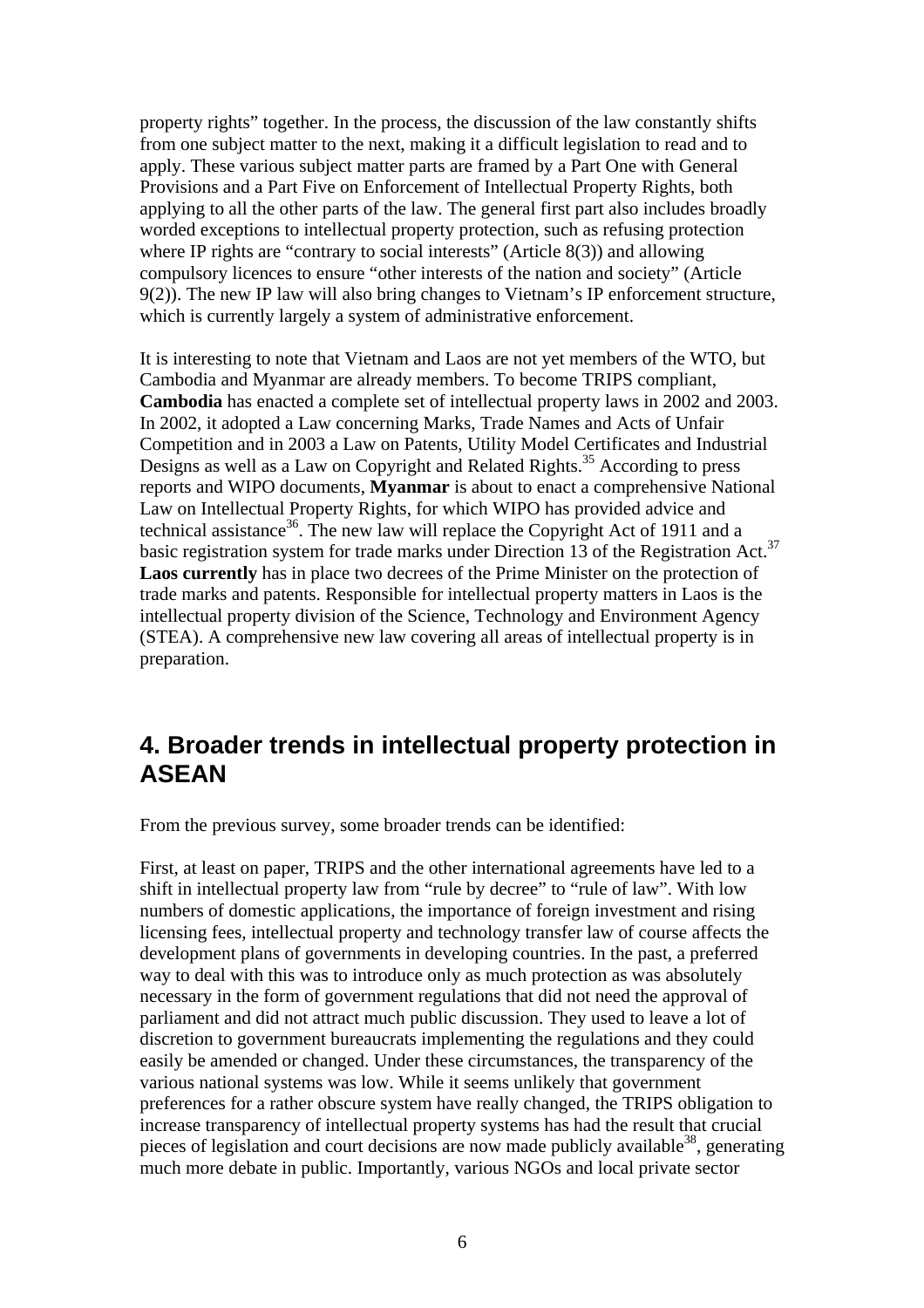lobby groups have entered the arena, so that intellectual property protection is no longer an exclusive discussion between foreign rights holders and development oriented governments.

Secondly, it is obviously difficult and a time consuming process for developing countries with insufficient administrative resources to create the rather sophisticated administration that an intellectual property rights system requires. This concerns first of all IP offices that are usually part of the government and as such pay wages that cannot compete with the private sector. Under the circumstances, it is difficult to attract technically qualified personnel. In this sense, the recent incorporation of the Malaysian IP Office is an interesting development. It seems that one important consideration for this step was to provide more financial incentives to examiners, who are now supposed to become stakeholders in the efficient performance of the office.

There are further concerns about the slow development of the IP profession in general and of the patent attorney profession in particular. In those countries with more developed IP systems, specialised training programs for the profession are now becoming available. Indonesia introduced a new registration system for intellectual property consultants in January 2005, under which patent agents registered under the previous system could re-register until June  $2005^{39}$ . The registration requirement now extends to all parts of the IP system, which are administered by the Directorate General of Intellectual Property Rights<sup>40</sup>. Applicants must be Indonesian citizens with permanent residency in Indonesia, pass an English test and follow a training course for intellectual property consultants, which DGIPR has outsourced to the university sector.

As far as university programs on IP in the main curriculum are concerned, there is equally mostly a lack of good undergraduate and postgraduate programs. This in turn leads to a lack of knowledge about IP among practitioners and judges and to a lack of materials such as teaching materials, commentaries, journals and textbooks. The lack of opportunities for specialisation has been a particular problem in the court system. Thailand's specialised IP court is often regarded as a way out of this problem and the establishment of specialised courts is now being considered by other countries in the region such as Malaysia and Vietnam.

Thirdly, if the judiciary and administration is problematic because of low specialisation and non-competitive salaries, there is an even greater problem with the police and other parts of the enforcement structure. In relatively poor countries often shattered by sectarian violence, the enforcement agencies are overstretched and have to deal with issues more pressing than violations of intellectual property rights. At the same time, the Asian crisis has thrown many people out of seemingly secure jobs in countries without much social security. Anyone with a tape recorder or a CD burner can produce cheap pirated material for the sale on the local market, so it is hardly surprising that piracy rates have gone up again in recent years. In some countries, private sector organizations and foreign companies have now begun to establish selfhelp groups rather than to rely on the enforcement agencies. The US government has heeded the call of its music, film and media industry and it has been pressing governments in the region to stop optical disk piracy. The government of Malaysia has taken the call seriously and enacted an Optical Disks Act in 2000. Together with the Trade Descriptions (Original Label) Order of 2002, the Act provides for a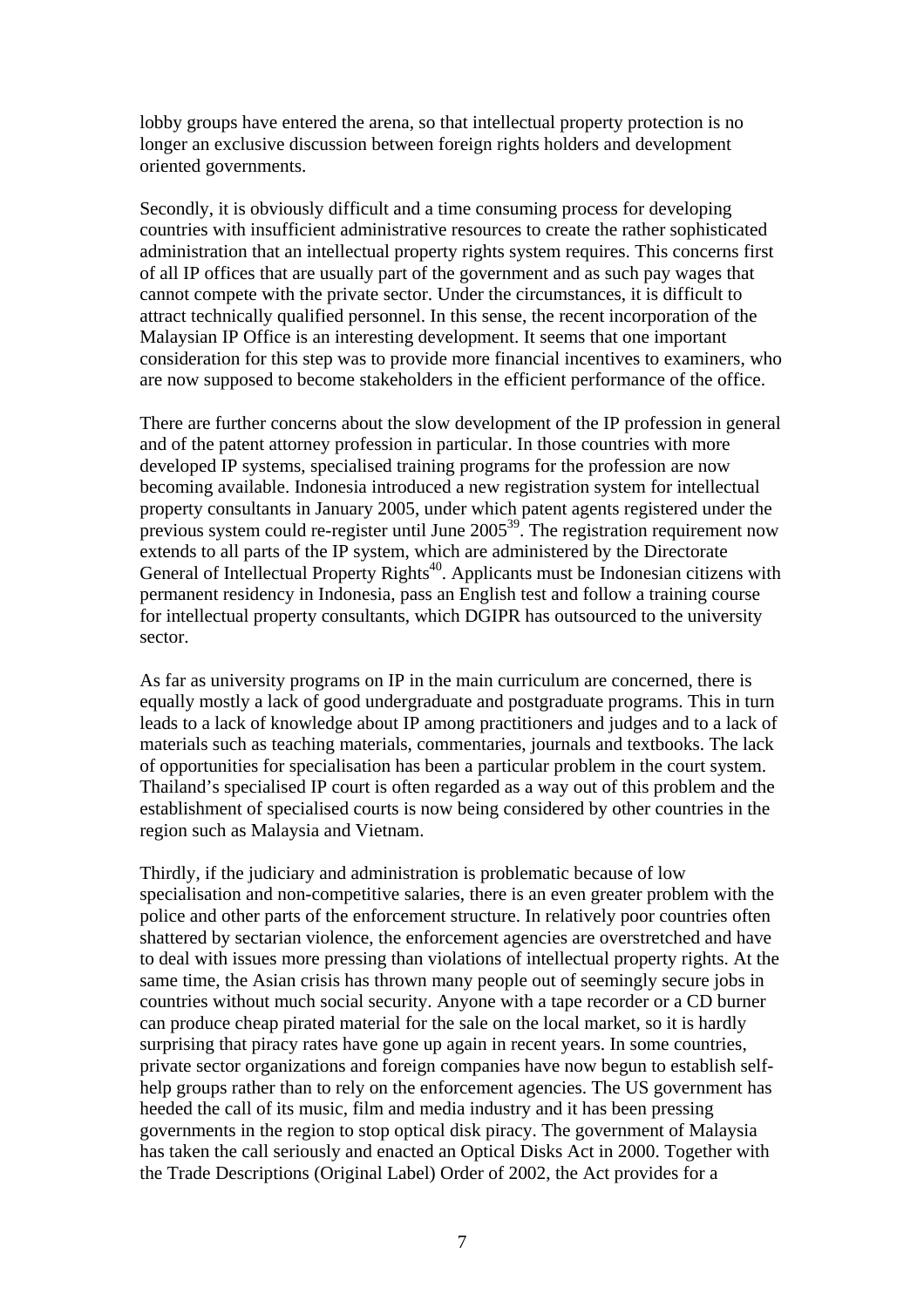licensing system for optical disk manufacturing in Malaysia. Only authorised copies bearing a hologram available from the Enforcement Division of the Ministry of Domestic Trade and Consumer Affairs are legal copies that may be displayed and sold on the Malaysian market. Infringing copies can be easily identified and confiscated by the enforcement authorities. In spite of these efforts, the International Intellectual Property Alliance (IIPA) has criticised the system as too bureaucratic and as not effectively enforced<sup>41</sup>. But even if the success of the legislation in Malaysia is limited in the eyes of international investors, the efforts by the Malaysian government have put pressure on other countries in the region with high optical disk piracy such as Indonesia. IIPA reports now indicate that some optical disk factories have relocated from Malaysia to Indonesia. Indonesia has issued a Government Regulation to combat the problem in 2004, but this decree as well has been criticised by the IIPA as  $deficient<sup>42</sup>$ .

Fourthly, the TRIPS plus agenda that is often part of FTAs with the developed economies needs to be considered. The US, China, Japan and Australia are the most frequent partners in current FTA negotiations with Southeast Asian partners. Of these countries, Australian FTAs or draft FTAs with Southeast Asian countries so far contain for the most part only vaguely defined obligations and declarations of goodwill regarding intellectual property rights<sup>43</sup>. As is well known, however, the IP part in US American agreements is very detailed. It is the more sophisticated economies of Southeast Asia that have been targeted as partners for FTAs. In particular the FTA between the US and Singapore is widely regarded as an agreement that might become the blueprint for other agreements in the region. Apart from the extension of the copyright term to 70 years, it contains the familiar anti-circumvention and rights management provisions, as well as stricter liability of internet service providers for putting infringing material online. It further offers patent term extensions in various instances of delays, for example delays caused by the Health Services Authority in granting marketing approval for a pharmaceutical product<sup>44</sup>.

With TRIPS plus protection now on the agenda in the negotiations with the more advanced economies of the region, while the less developed countries are still struggling to introduce a basic IP system, there is likely to be a further widening of the gap between the "old ASEAN six" and the new "ASEAN Four", although Vietnam might be able to catch up more quickly than the others of that group.

Fifthly and finally, how much progress has been made with the earlier mentioned attempts to harmonise the intellectual property laws of the region? At the height of the Asian economic miracle, the ASEAN governments concluded a Framework Agreement on Intellectual Property Cooperation in 1995. Rather ambitiously, the establishment of a common Patent and a common Trade Mark Office like in Europe was envisaged at the time as one of the ultimate goals<sup>45</sup>. The creation of ASEAN standards and practices was a further goal. The Agreement created the ASEAN Working Group on Intellectual Property Cooperation and two sub-committees on trade marks and patents respectively.46 The various working groups proposed in two concept papers the adoption of regional filing systems where applicants will be able to file their applications in any ASEAN office acting as a receiving agency and forwarding the application to other designated offices. The working groups succeeded in developing drafts of regional filing forms for trade marks, but progress in the introduction of the system has been slow. Several factors seem to be coming together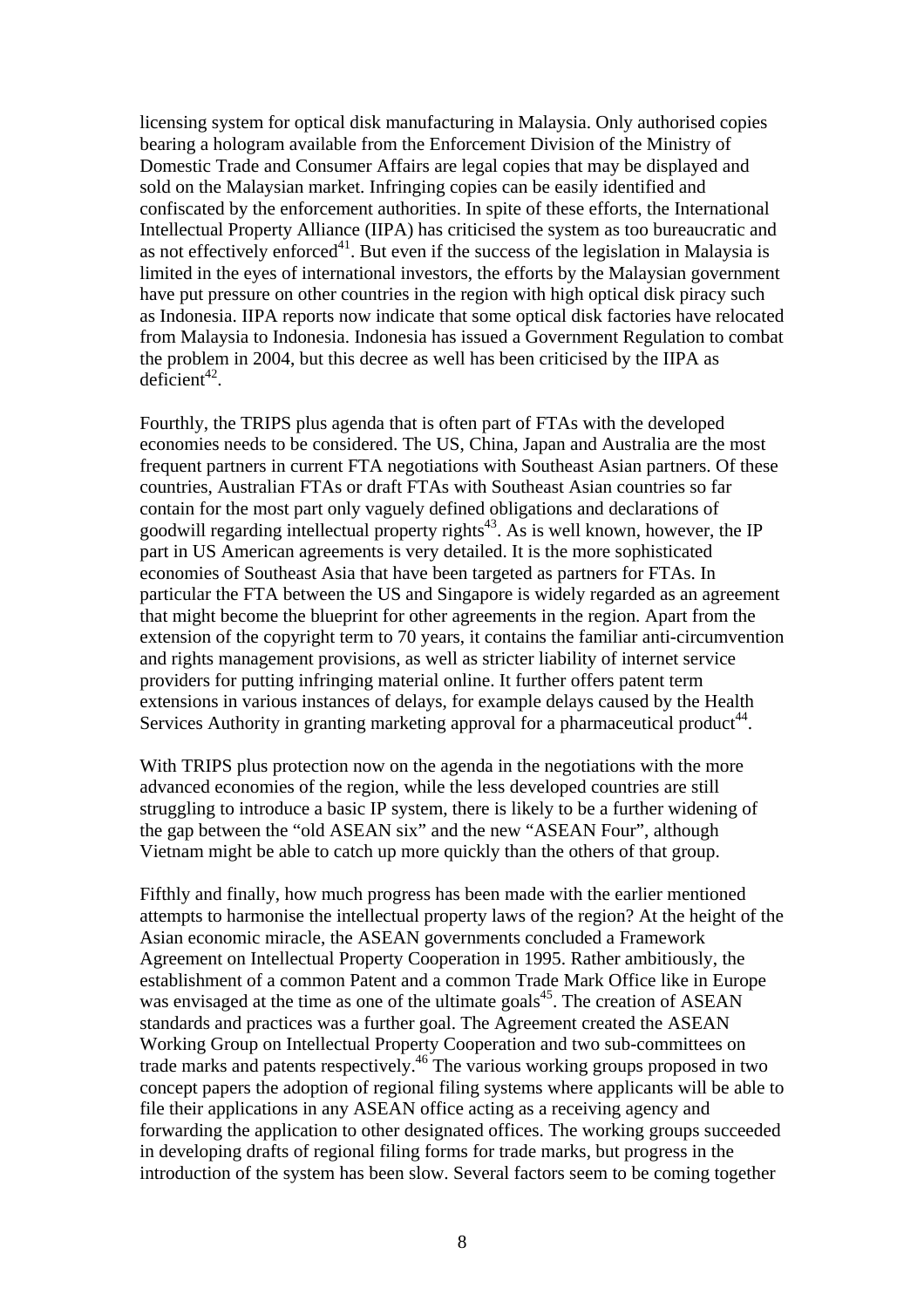here: first, the fear of the relatively new intellectual property offices in the region to lose influence and important sources of income; secondly, for the same reasons the considerable opposition from local practitioners; and thirdly, the argument that a regional system would do not much more than what could be achieved via a multilateral system such as the PCT of which most countries of the region are either members or likely to become members in the near future.<sup>47</sup> The most recently adopted Intellectual Property Right Action Plan of ASEAN at the summit in Vientiane for the period 2004-2010 confirms some of ASEAN's earlier cooperation goals, but shows altogether a less ambitious agenda with the focus for the time being on simplifying and harmonising national procedures and creating opportunities for enhanced cooperation.48

### **5. Conclusion**

While a smaller ASEAN at the beginning of the 1990s consisted of countries at very similar levels of intellectual property protection, the picture of intellectual property protection in ASEAN is now much more diverse. An important reason for this is the enlargement of ASEAN that has added countries classified as least developed such as Laos and Myanmar. In addition, Singapore has achieved developed country status and older members of ASEAN such as Indonesia have been preoccupied with political and social problems, so that ASEAN members have recently been drifting in different directions in intellectual property developments. Not surprisingly, regional harmonisation efforts have not been making much progress under the circumstances.

Legislative reform is proceeding at a fast pace, particularly in view of the original 2006 deadline for TRIPS compliant legislation for the least developed country members and with the attempts of Vietnam to become a member of the WTO in the near future. A comprehensive IP Code including almost all fields of intellectual property law seems to become a preferred option, but, as the example of Vietnam shows, such a document needs to be carefully drafted.

Finally, the countries of the region are particularly pressurised to set up the institutions supporting the intellectual property system often within a very short time frame. Again, specialisation has been the preferred solution and attempts have been made to separate intellectual property to some extent from the general administrative and legal system. Examples for this development are the specialised intellectual property and international trade court in Thailand, which has been followed by semispecialised commercial courts in Indonesia and the Philippines, while other countries are considering the introduction of a more specialised court system. At the administrative level, the IP administration is now in some countries semi-privatised with the aim of increasing efficiency and creating more attractive salary levels.

Because of the diversity of the more recent experiences it seems difficult to come to general conclusions about the overall efficiency of the various systems and the acceptance of the new institutions by the general population. Statistics and the relatively high and increasing number of domestic registrations indicate that parts of the intellectual property system, such as trade marks, designs and copyright, have been fairly well received in the older ASEAN countries, while the field of patents remains foreign-dominated.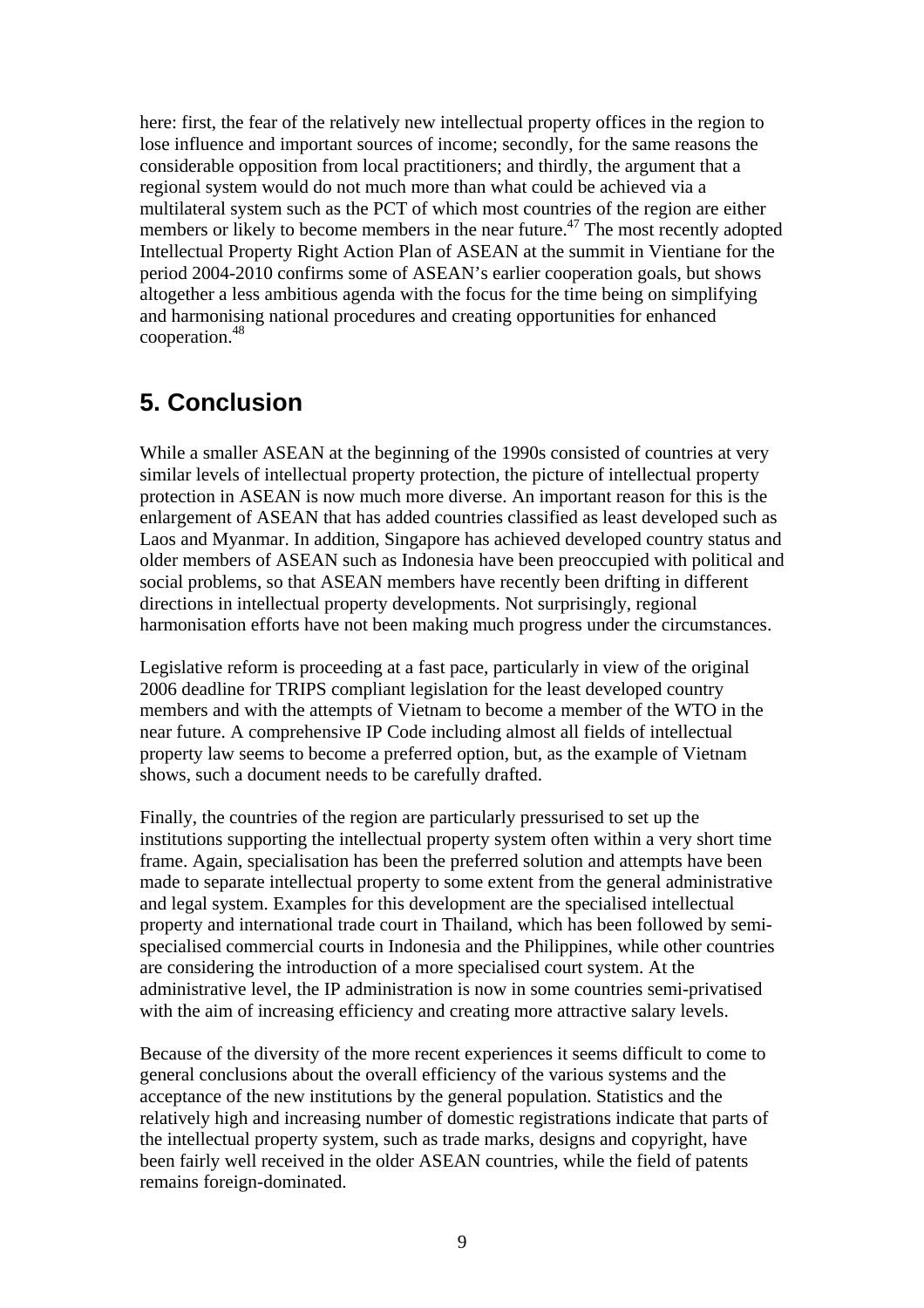1 This is a revised version of a paper originally presented at the Second International Symposium on Information Law "Alternative Frameworks for the Validation and Implementation of Intellectual Property in Developing Nations", History and Governance Research Institute, Information Law Research Group, University of Wolverhampton, UK, 3 February 2006.

<sup>2</sup> Professor of Comparative Law and Director, Centre for Comparative Law and Development Studies in Asia and the Pacific, Faculty of Law, University of Wollongong, Australia; QEII Fellow of the Australian Research Council (ARC); Adjunct Research Fellow, Max Planck Institute for Intellectual Property, Competition and Tax Law, Munich.

3 Christoph Antons, 'Intellectual Property Law in ASEAN Countries: A Survey', in: *European Intellectual Property Review* Vol 13 Issue 3, March 1991, pp. 78-84 4

 S.S.C. Tay and J.P. Estanislao, 'The Relevance of ASEAN: Crisis and Change', in: S.S.C. Tay, J.P. Estanislao and H. Soesastro (eds.), *Reinventing ASEAN*, Institute of Southeast Asian Studies, Singapore 2001, pp. 14-16

5 For details see Ng-Loy Wee Loon, 'Singapore', in: C. Heath (ed.), *Intellectual Property Law in Asia*, Kluwer Law International, London 2003, pp. 291-306.

<sup>6</sup> S. Chaturvedi, 'Singapore Stratigises Biotechnology for Development', in: S. Chaturvedi and S.R. Rao (eds.), *Biotechnology and Development: Challenges and Opportunities for Asia*, Institute of Southeast Asian Studies-Academic Foundation, Singapore and New Delhi 2004, pp. 231-267  $<sup>7</sup>$  Above note 4, p. 294</sup>

 $8$  Loy Wee Loon, 'The Report on Singapore', paper presented at the conference 'Recent Developments in & Enforcement of Asian IP Law', Fordham University School of Law, IP Academy Singapore, New York, 14 April 2004, p. 15

<sup>9</sup> See the list of members on the UPOV website at

http://www.upov.int/en/about/members/pdf/pub423.pdf, accessed on 10 April 2006.<br><sup>10</sup> For details see D. Goon, 'Malaysia', in: C. Heath (ed.), *Intellectual Property Law in Asia* (above note 4), pp. 307-336

<sup>11</sup> See Section 3 and 33 of the Intellectual Property Corporation of Malaysia Act 2002.<br><sup>12</sup> Parts IV and V of the Intellectual Property Corporation of Malaysia Act 2002.

<sup>12</sup> Parts IV and V of the Intellectual Property Corporation of Malaysia Act 2002.<br><sup>13</sup> See Sections 6(2), 8(2), 9(e), 10, 11(1), 14, 31(2) and (3), 34 and 35 of the Intellectual Property Corporation of Malaysia Act 2002.

 $14$  See the inaugural report of the Superior and Subordinate Courts in Malaysia at http://www.kehakiman.gov.my/buku\_laporan.html, accessed on 27 August 2005. 15 International Intellectual Property Alliance, *2005 Special 301 Report: Malaysia*, at

http://www.iipa.com/rbc/2005/2005SPEC301MALAYSIArev.pdf, accessed on 27 August 2005, p. 357.

<sup>16</sup> Khaw Lake Tee, *Copyright Law in Malaysia*, 2<sup>nd</sup> ed., Malayan Law Journal, Kuala Lumpur 2001, pp. 10-11; Muhammad Rais Abdul Karim and Nazariah Mohd Khalid, *E-Government in Malaysia*, Pelanduk Publications, Subang Jaya 2003, in particular Chapter 10, pp. 163-182. See also *Excerpts from the Speeches of Mahathir Mohamad on the Multimedia Super Corridor*, Pelanduk Publications, Subang Jaya 1998.

<sup>17</sup> Hassan Mat Daud, 'The Current and Future Outlook of Agricultural Biotechnology in Malaysia', in: S. Chaturvedi and S.R. Rao, above note 6, pp. 143-150.

18 I.S. Sapalo, *Background Reading Material on the Intellectual Property System of the Philippines*, World Intellectual Property Organization, Geneva 1994; A. F. S. Fider, 'The Philippines', in: C. Heath (ed.), *Intellectual Property Law in Asia* (above note 4), pp. 363-390

<sup>'</sup>C. Antons, 'Intellectual Property Law in ASEAN Countries', above note 3

20 J. Kuanpoth, 'Thailand', in: C. Heath (ed.), *Intellectual Property law in Asia* (above note 4), pp. 337- 362

 $21$  V. Ariyanuntaka, 'TRIPS and the Specialised Intellectual Property Court in Thailand', in: *International Review of Industrial Property and Copyright Law*, Vol 30 No 4/1999; A. Morgan,

'Comment: TRIPS to Thailand: The Act for the Establishment of and Procedure for Intellectual<br>Property and International Trade Court', in: Fordham International Law Journal, Vol. 23 March 2000.

<sup>22</sup> C. Antons, 'Specialised Intellectual Property Courts in Southeast Asia', in: A. Kur, S. Luginbühl and E. Waage (eds.), "…und sie bewegt sich doch!" – Patent Law on the Move, Carl Heymanns Verlag, Cologne-Berlin-Munich 2005, p. 295

23 For details see C. Antons, 'Indonesia', in: C. Heath (ed.), *Intellectual Property Law in Asia* (above note 4), pp. 391-428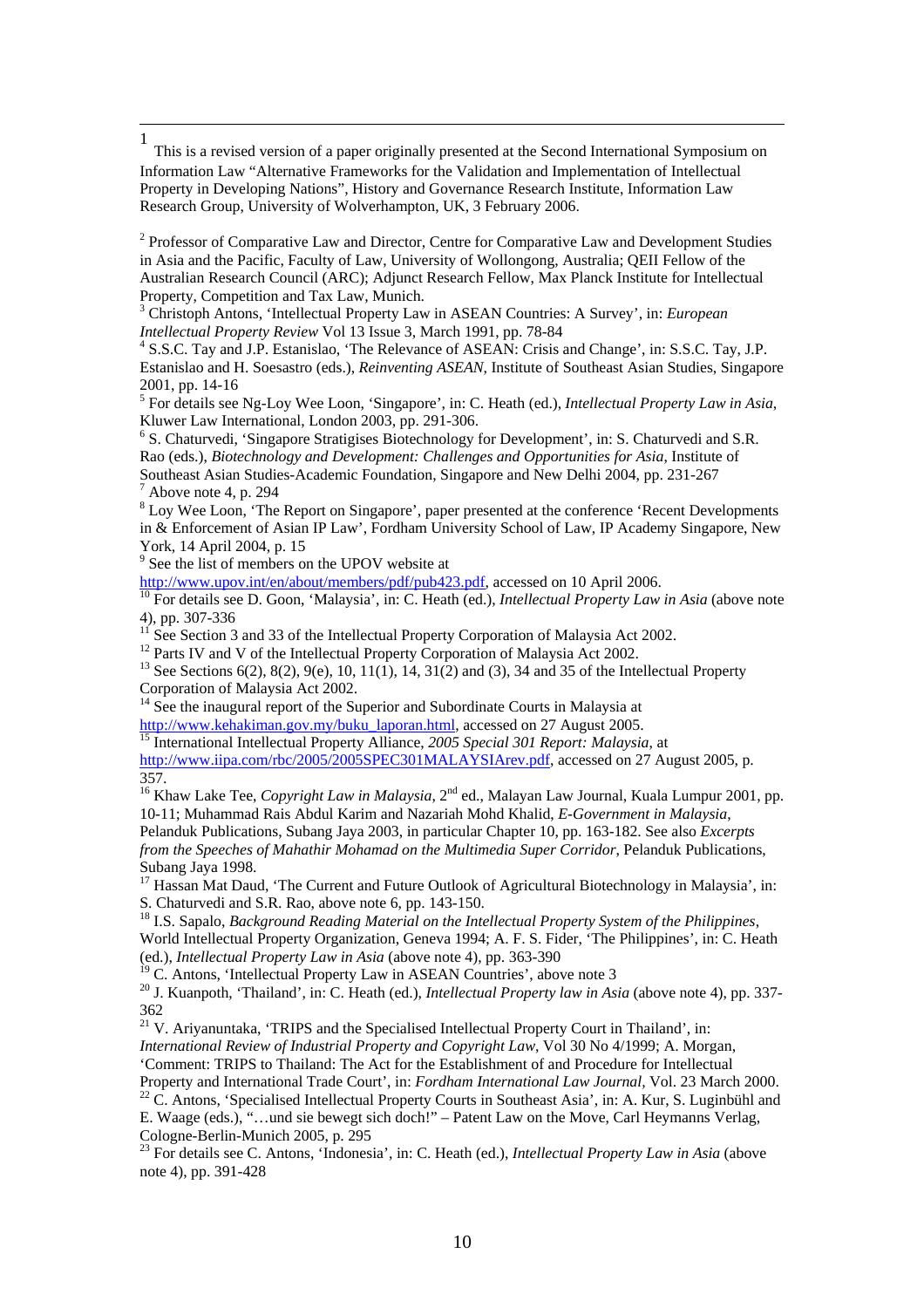<sup>24</sup> C. Antons, 'Harmonisation and Selective Adaptation as Intellectual Property Policies in Asia', in: C. Antons, M. Blakeney and C. Heath, *Intellectual Property Harmonisation Within ASEAN and APEC*, Kluwer Law International, The Hague 2004, pp. 113-114

<sup>25</sup> According to statistics on the website of the Directorate General of Intellectual Property Rights  $\frac{http://www.dgip.gov.id, accessed on 19 August 2005)}{}$ 

As to the institutional history of the court, see C. Antons, 'Specialised Intellectual Property Courts in Southeast Asia', above note 22, p. 291.

27 An infamous decision was the bankruptcy declaration of highly profitable Canadian life insurance company Manulife in 2002, see R. Robison and V.R. Hadiz, *Reorganising Power in Indonesia: The Politics of Oligarchy in an age of Markets*, RoutledgeCurzon, London 2004, p. 265, fn.1. 28 T. Mapes, 'Battle to Reclaim a Brand', *Far Eastern Economic Review*, 22 May 2003, pp. 36-37; G.

Suryomurcito, 'Intellectual property laws still weak', *The Jakarta Post*, 31 January 2005

<sup>29</sup> *Himpunan Putusan-Putusan Pengadilan Niaga Dalam Perkara Merek*, Vol. 1 (2002), Vol. 2 (2002), Vol. 3 (2004), Vol. 4 (2005) and Vol. 5 (2005), all published by PT Tatanusa, Jakarta.

<sup>30</sup> C. Antons, 'Specialised Intellectual Property Courts in Southeast Asia', in: A. Kur, S. Luginbühl and E. Waage (eds.), *"…und sie bewegt sich doch!" – Patent Law on the Move, Festschrift für Gert Kolle*  and Dieter Stauder, Carl Heymanns Verlag, Cologne-Berlin-Munich 2005, pp. 287-299<br><sup>31</sup> See for example the "*Scotch Whisky*" decision of the Supreme Court No. 2564K/pdt/1994 of 29 July

1996, deciding an appeal filed in October 1988 and the "*Scooby Doo*" decision of the Supreme Court No. 3879K/Pdt/1991 of 31 August 1995, deciding an appeal filed in April 1989, both printed in S. Gautama and R. Winata, *Pembaharuan Merek Indonesia (Dalam Rangka WTO, TRIPS)*, PT Citra Aditya Bakti, Bandung 1997

 $32$  Four volumes of Supreme Court decisions have recently been published, see Tim Redaksi Tatanusa (eds.), *Himpunan Putusan-putusan Mahkamah Agung dalam Perkara HaKI*, PT Tatanusa, Jakarta, Vol. 1 (2003), Vol. 2 (2004), Vol. 3 (2004) and Vol. 4 (2004).<br> $\frac{33}{100}$  'Vietnam: Assembly adopts laws on IP and e-transaction', Thai Press Reports, 23 November 2005

<sup>34</sup> For a draft version of the law, which apparently has been adopted with only minor amendments, see the website of the National Office of Intellectual Property at http:www.noip.gov.vn/noip/cms\_en.nsf (accessed on 23 January 2006)

35 Kong Chhung, 'Trademarks and Copyright Protection in Cambodia', *Asia Law – IP Review*, January 2005.

<sup>36</sup> See WIPO Document A/41/17, General Report of the Assemblies of the Member States of WIPO, October 5, 2005; 'Myanmar to enact intellectual property protection law, *People's Daily Online*, 1 September 2005

<sup>37</sup> Khine Khine U, 'Protecting Intellectual Property in Myanmar', *Asia Law – IP Review*, July/August 2003

<sup>38</sup> The initiative of Indonesian publisher PT Tatanusa to publish all decisions of the most important Commercial Court in Jakarta and all decisions of the Supreme Court in intellectual property matters has already been mentioned. In Thailand, summaries of some decisions of the Central Intellectual Property and International Trade Court and of Supreme Court decisions are available via a specialised electronic journal at http://www.geocities.com/cipit\_ejournal, accessed on 28 January 2006. In the Philippines, intellectual property cases can be searched via a link on the website of the IP Office of the Philippines, see http://www.ipophil.gov.ph/ipcasesearch/ipcasehome.htm, accessed on 11 April 2006.

 $39$  See Government Regulation No. 2 of 2005 concerning intellectual property consultants, available from the webiste of the Directorate General Of Intellectual Property Rights, http://www.dgip.go.id (accessed on 19 August 2005).

A0 There is a separate registration system for agents handling plant variety cases, which are under the responsibility of the Ministry of Agriculture.

41 International Intellectual Property Alliance, *2005 Special 301 Report: Malaysia*, at http://

www.iipa.com/rbc/2005/2005SPEC301MALAYSIArev.pdf, accessed on 27 August 2005.<br>
<sup>42</sup> http://www.iipa.com/rbc/2005/2005SPEC301MALAYSIArev.pdf, accessed on 27 August 2005.<br>
<sup>43</sup> C. Antons, 'Intellectual Property Chapters in A the Asia-Pacific Region', paper presented at the Conference 'Recent Developments in and Enforcement of Asian IP Law', Fordham University School of Law and IP Academy Singapore, New York, 30 March 2005

<sup>44</sup> For details of the US-Singapore FTA see Loy Wee Loon, above note 8.

<sup>45</sup> Weerawit Weeraworawit, 'The Harmonisation of Intellectual Property Rights in ASEAN', in: C. Antons, M. Blakeney and C. Heath (eds.), *Intellectual Property Harmonisation Within ASEAN and APEC* (above note 13)*,* p. 208. See also Articles 1.4. and 1.5. of the ASEAN Framework Agreement.